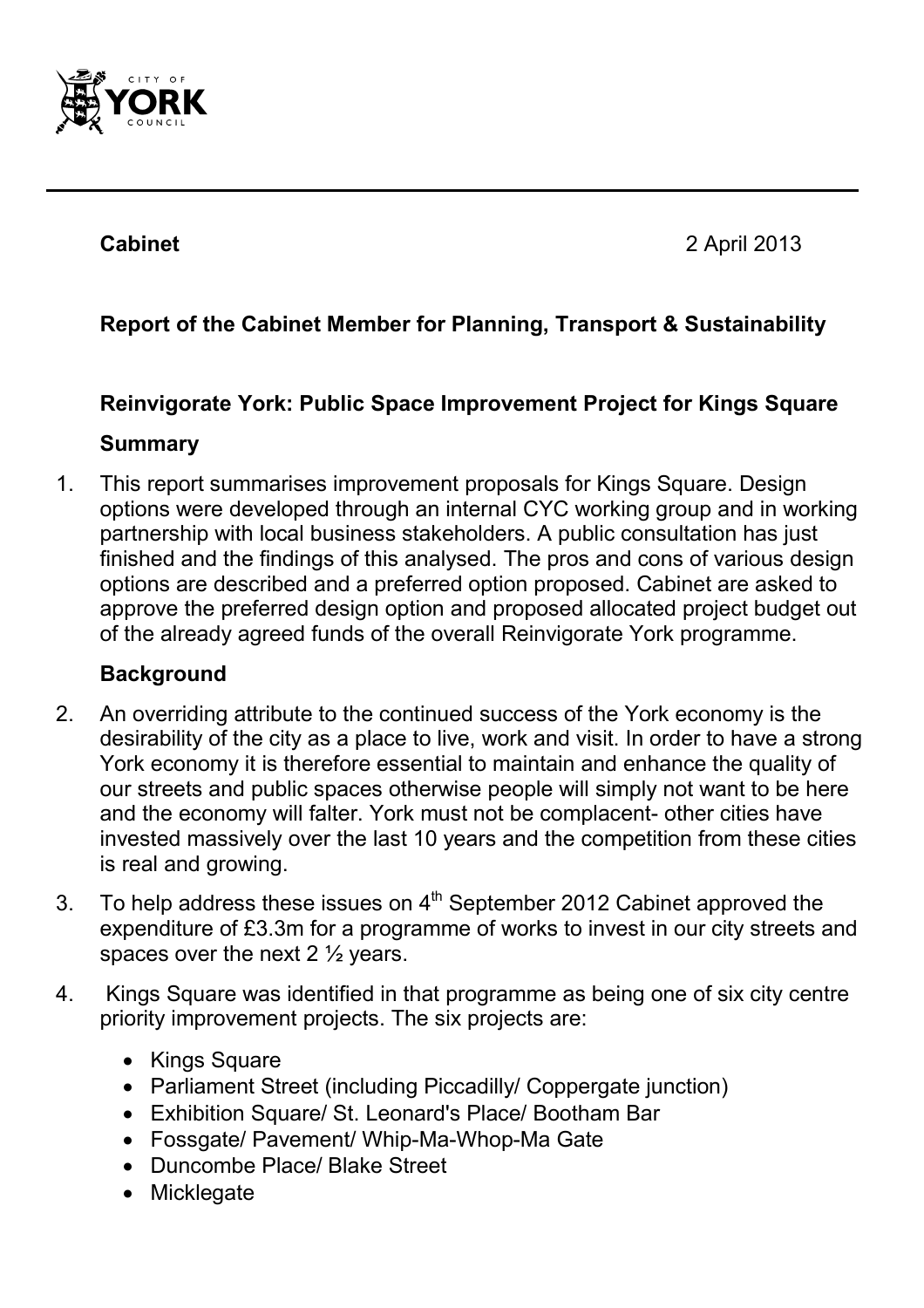Reinvigorate York will also deliver improvements to access controls at the gateways into the footstreets, a programme of lighting improvements & a wayfinding initiative, together with opportunities to enhance existing maintenance and capital programme works where agreed suitable.

5. Reinvigorate York has a board chaired by Sir Ron Cooke and a City Design Group working group chaired by David Warburton. The Reinvigorate York programme implementation lead is Andy Binner. The project manager for Kings Square is Guy Hanson.

# **Consultation**

- 6. A public consultation was held between  $4<sup>th</sup>$  Feb and 25<sup>th</sup> Feb 2013. For a full summary please refer to **Annex 1**. Key events were:
	- Guildhall Ward drop in session attended 28<sup>th</sup> Nov 2012
	- Business users Stakeholder group set up and workshop held 7th December 2012
	- Second business users Stakeholder meeting held 1st Feb 2013
	- Public consultation started  $4<sup>th</sup>$  Feb 2013.
	- Presentation to CAAP  $5<sup>th</sup>$  Feb
	- All day public drop in held  $8<sup>th</sup>$  Feb at York Explore library & learning centre
	- Meeting blind and partially sighted representative  $21<sup>st</sup>$  Feb
	- Public Consultation ended  $25<sup>th</sup>$  Feb 2013
- 7. How the consultation was structured: The two key documents were a leaflet and exhibition boards (still available through a web link embedded in the page www.york.gov.uk/reinvigorateyork). Both of these were readily available in paper and electronic versions. These described what we thought needed improving and how we were proposing to improve them structured under the headings of four themes. A core design proposal was drawn up and described together with two further variation options. Direct questions were asked in the leaflet about trees; the raised burial area; cafe seating. However, the consultation encouraged feedback on any subject. It has been subsequently drawn to the author's attention that disabled parking should have been a direct question. The decision at the time not to do so was because none of the proposals advocate changing the blue badge status of the road in Kings Square.
- 8. How the consultation was analysed: 196 written replies have been received. These are recorded in two spreadsheets **(Annex 2 & 3)** and then analysed in a further spreadsheet **(Annex 4)**. Annex 4 groups the feedback under popular topics. There is too much detail to describe all these topic comments in this text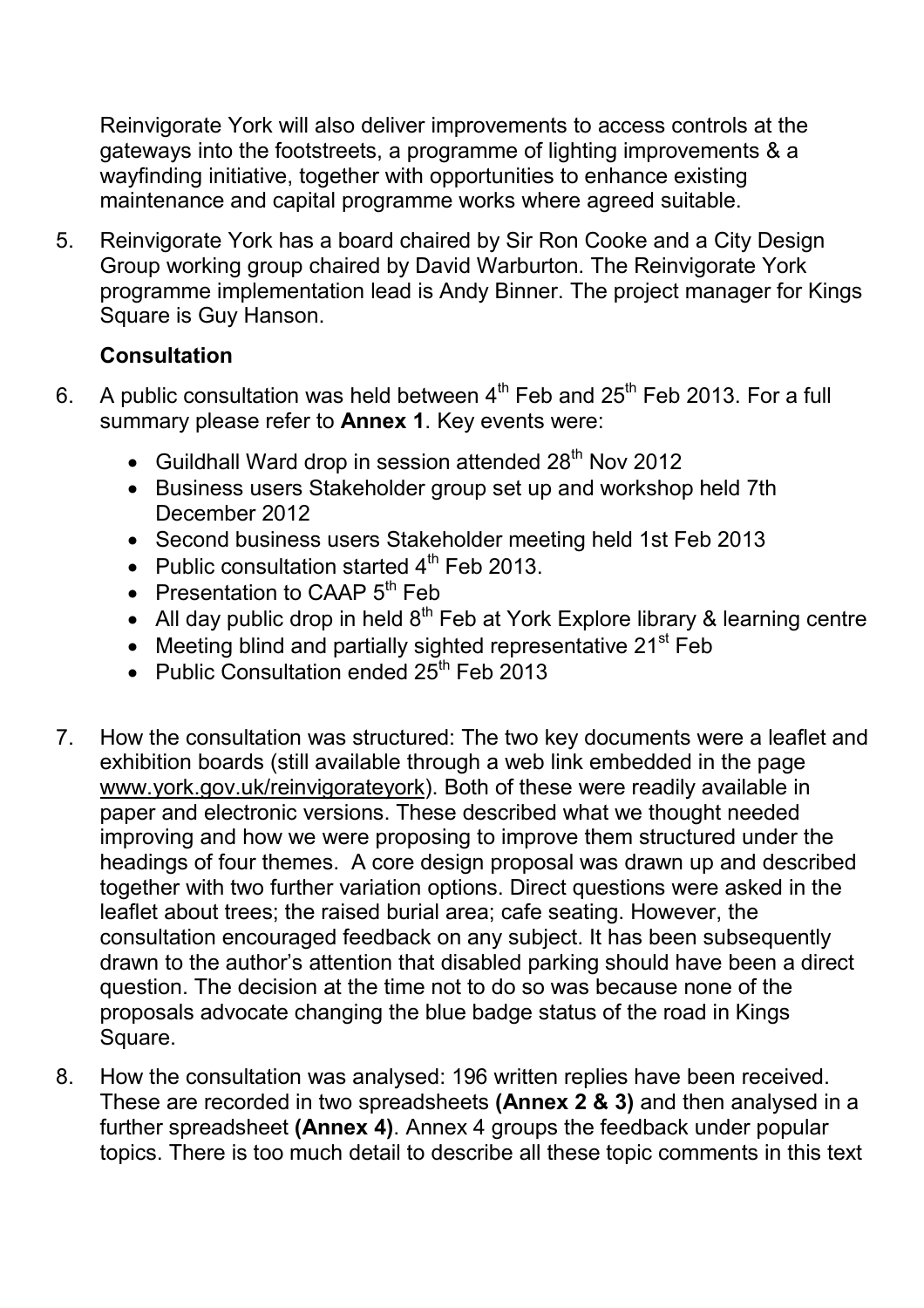and so Annex 4 should be referred to separately if required. The summary statistics of the *structured questions* are set out in table 1 below:

| Table 1               |                | <b>Structured Question</b><br>description                                | people         | percentage |
|-----------------------|----------------|--------------------------------------------------------------------------|----------------|------------|
| Trees:                | 1a             | Remove & replace<br>further out to the road to<br>create a larger square | 64             | 38%        |
|                       | 1 <sub>b</sub> | Leave where they are                                                     | 73             | 44%        |
|                       | 1 <sub>c</sub> | neither                                                                  | 18             | 11%        |
|                       | 1 <sub>d</sub> | No opinion                                                               | 12             | 7%         |
| <b>Raised</b><br>Area | 2a             | Remove it to create a<br>level ground area to<br>create a larger square  | 43<br>26%      |            |
|                       | 2 <sub>b</sub> | Refurbish it                                                             | 91             | 55%        |
|                       | 2c             | neither                                                                  | 19             | 12%        |
|                       | 2d             | No opinion                                                               | 11             | 7%         |
| Cafe<br>Seating       | 3a             | Support including it in<br>the location shown                            | 70             | 42%        |
|                       | 3 <sub>b</sub> | Support including it but<br>in another location                          | $\overline{2}$ | 1%         |
|                       | 3c             | Do not want cafe<br>seating anywhere                                     | 82             | 49%        |
|                       | 3d             | No opinion                                                               | 12             | 8%         |

- 9. Comments on structured question results:
	- Trees: Analysis of these results show that people were marginally in favour of keeping the street side trees (44% keep; 38% replant). It is worth noting that a question was not asked about removing the trees completely. Whilst some people suggested this idea in their responses it was not a significant proportion.
	- Raised Area: A significant proportion of people were in favour of keeping this (55% for; 26% against). The reasons were mostly because it is a feature that makes the square unique; also the way it contributes to the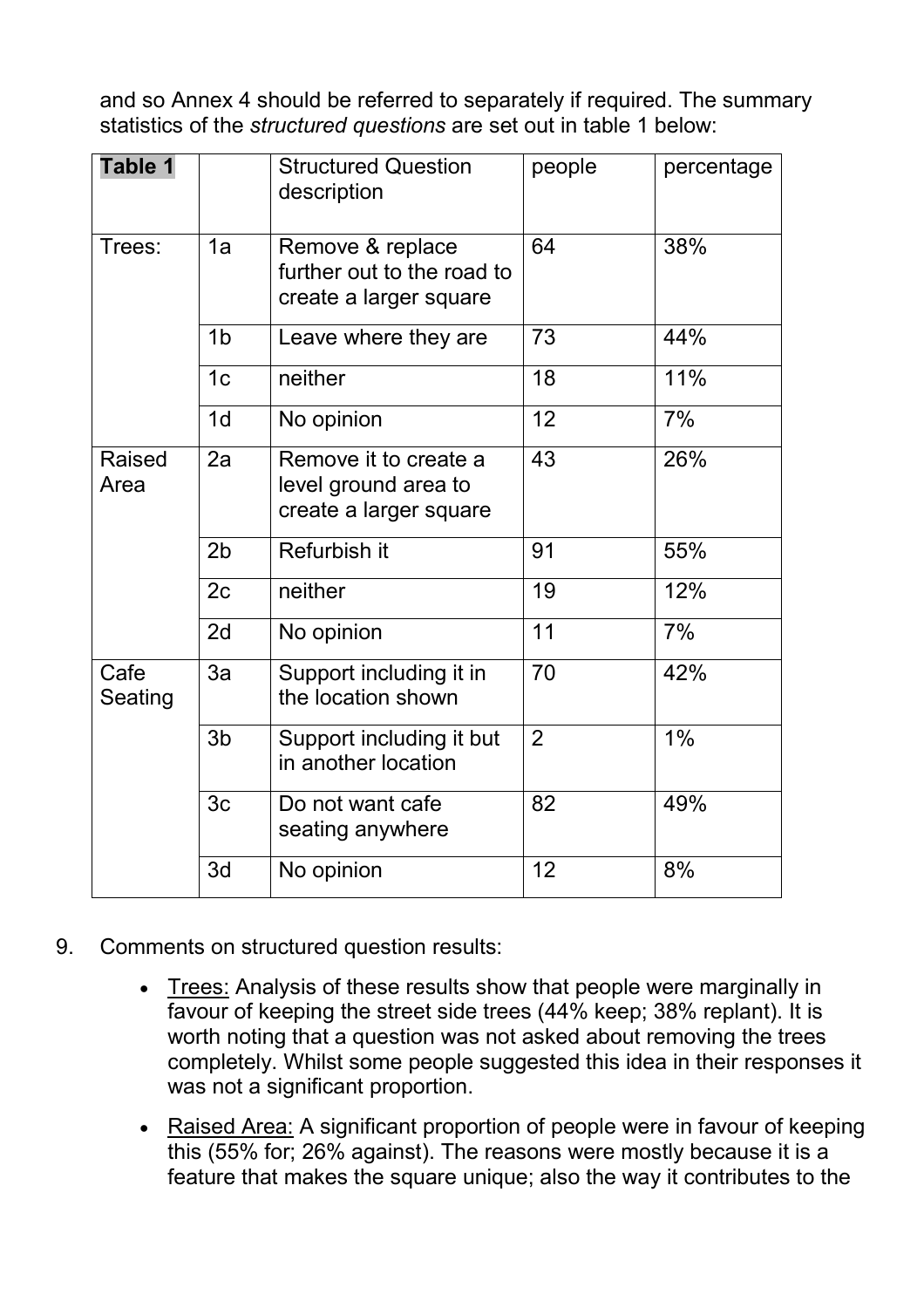successful function of the square for performers; and also because of the social & historic link the raised area makes with the pre-existence of the church.

• Cafe Seating: People were marginally in favour of not having a cafe (49% against cafe seating; 42% for). This is significantly different to the overwhelming public opposition to the proposed cafe planning application in summer 2012. This change in opinion is probably because the proposed siting is much more on the fringes of the main space.

Comments on Disabilities:

• Disabilities: 9 people wrote in requesting more disabled parking in the square. The singularly most popular topic for comments were about reducing the impact of vehicles although only 11 people made explicit reference to supporting the proposed disabled parking proposal. 12 people wrote in requesting more a draconian approach to disabled parking (usually removing it). We have had positive feedback from a blind and partially sighted user (YBPSS campaigns group representative) assessing the design proposal from a mobility impaired pedestrian's perspective. We have also checked compliance with York Dementia without walls project guidelines.

#### **Options**

- 10. Option 1: This is the preferred final design. It is illustrated in **Annex 5**. Key points are:
	- (A) Repaving: Repave the entire area with new materials and create a raised table at the main road junction.
	- (B) Trees: We propose not to replace the two trees on the roadside.
	- (C) Raised Area: We propose to retain and refurbish the Raised Area.
	- (D) Cafe seating: We propose that the council should apply for planning permission for cafe seating in Kings Square<sup>1</sup>
	- (E) Disabled parking: We propose to continue with the consultation design for disabled parking.
	- (F) Paper Mulberry tree: is removed
- 11. Option 2: Each of the recommendations of the key points of the preferred final design could have an opposite design approach. The alternative design could therefore be a combination of either Option 1 or Option 2 for each point. These opposites are:

 $\overline{a}$ 1 Refer to the Analysis section for details of this conditional point.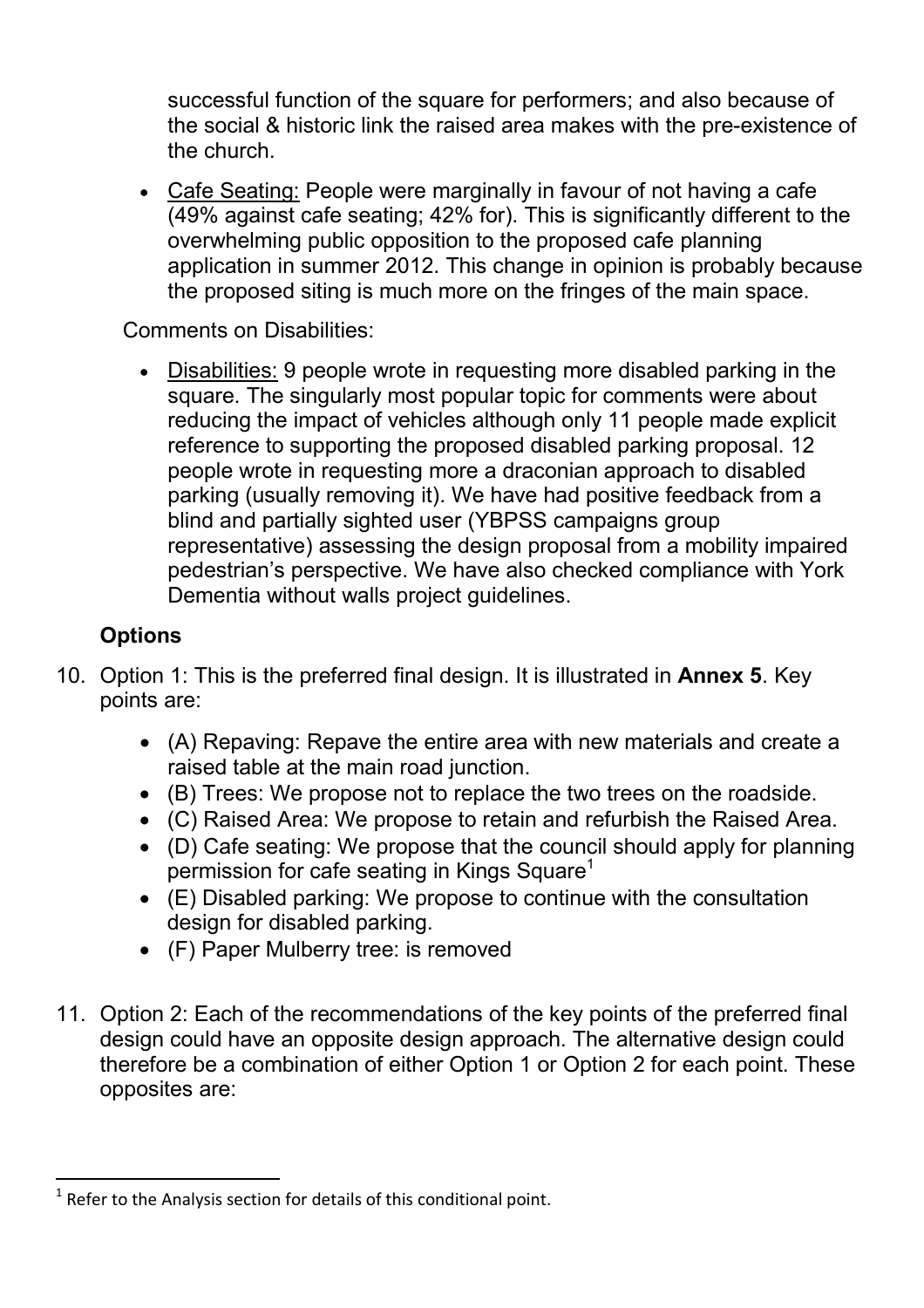- (A) Repaving: Do not repave the entire area or create a raised table at the main road junction
- (B) Trees: Replace the two roadside trees with two further out to the road
- (C) Raised Area: Remove the Raised Area.
- (D) Cafe seating: Do not have any cafe seating
- (E) Disabled parking: Apply for a traffic order to restrict disabled parking in Kings Square
- (F) Paper Mulberry tree: is retained
- 12. Option 3: Do not implement this improvement project or just implement it in part.

# **Analysis**

- 13. Option 1 is the preferred final design. The recommendations of Option 1 are based on a thorough analysis of public consultation results and discussions with specialist council officers. The analysis below of the reasons for Options 1 will explain why Option 2 or 3 is not desirable.
	- (A) Repaving: Repave the entire area with new materials and create a raised table at the main road junction. Reasons: Many of the existing surfaces are damaged, worn and uneven and need replacing. It is not possible to relay existing materials to a high standard of workmanship neither is it possible to achieve a high standard or workmanship with reclaimed natural materials. Sub-bases construction needs improving throughout and the performance of new surface materials needs to be of known criteria to minimise future damage from vehicle overrun. Only a complete repave with new materials can achieve this. The road is paved in a language of materials suitable to emphasise pedestrian priority. The raised table will create a transition into the level surface of Kings Square.
	- (B) Trees: We propose not to replace the two trees on the roadside. Reasons: A ground radar survey was completed recently. This indicates that it is not possible to accommodate reasonably large replacement trees further out towards the road without a significant amount of service diversions. This would cause delay and cost overruns. Some objections were also received about how the lower tree canopy of a less mature replacement tree could restrict views towards the Minster.
	- (C) Raised Area: We propose to retain and refurbish the Raised Area. Reasons: Overwhelming public opinion favours this. We propose that it will need a quite radical rethinking to make the raised area a more positive and useful feature, perhaps with tiered steps and seating. If necessary, this should cut into rather than expand the footprint of the raised area.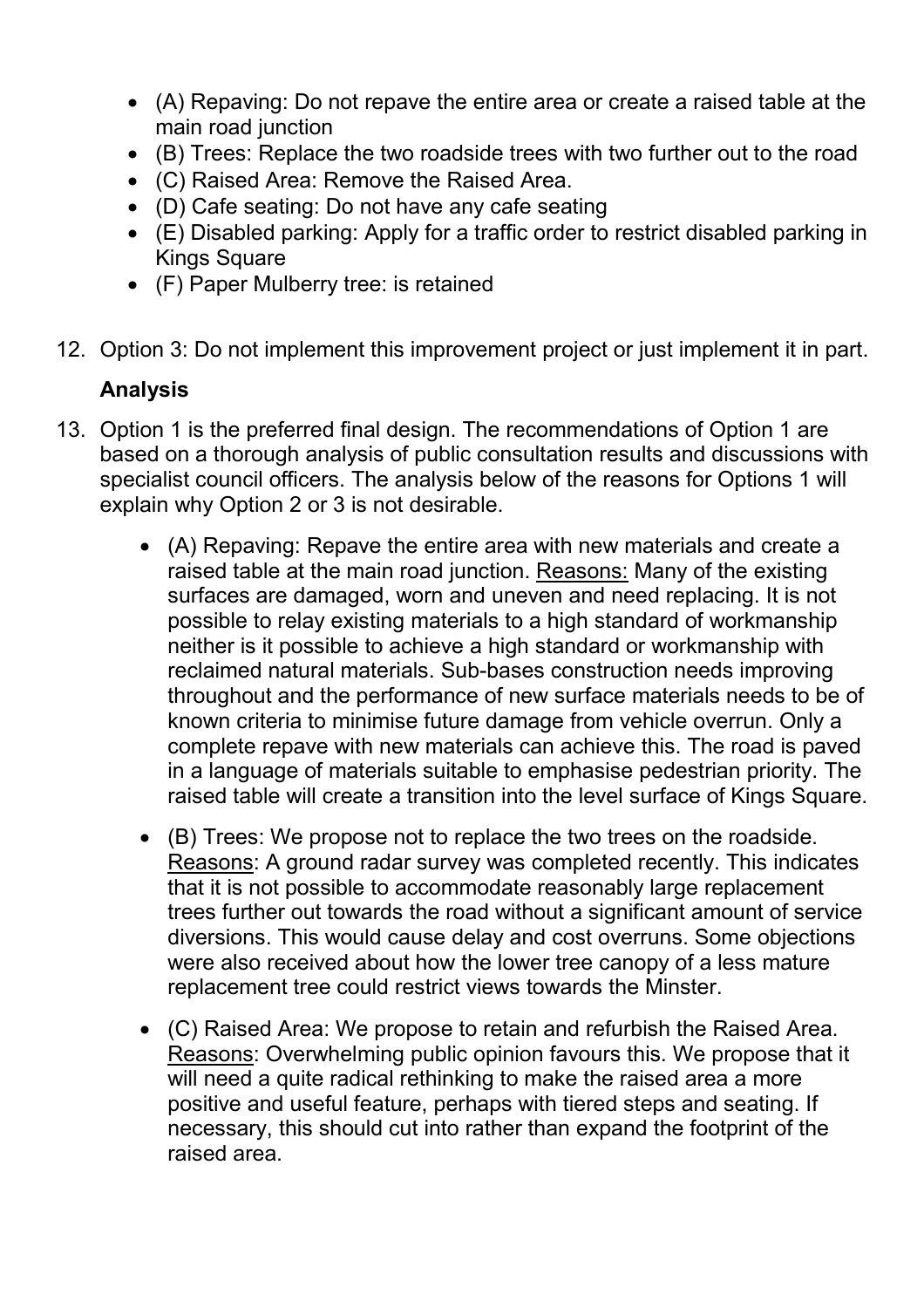- (D) Cafe seating: We propose that the council should apply for planning permission for cafe seating in Kings Square (as we have for St Sampsons Square) in the location shown on the consultation option but that we should not implement licensing until the refurbished square has been in use for a long enough period to be confident that cafe seating can be accommodated. Reasons: Kings Square is a small space with a lot going on. It is difficult to assess on paper if cafe seating will work and so it is prudent to wait. Public opinion favours the proposed location (over a central location) and so, should it be licensed, it should go in this location. If this is done then other, unpredictable, third party planning applications should be easier to refuse.
- (E) Disabled parking: We propose to continue with the consultation design for disabled parking. Reasons: The York Access & Mobility Audit consultants recently advised that there are potentially irresolvable conflicts between the provision of disabled parking in the city centre and the impact of this on pedestrians especially those with mobility impairments themselves. This scheme attempts to replicate the feel and access permissions of St Helen's Square. It does not ban disabled parking in the square (it is part of the blue badge zone) but it encourages people not to park in the square by the design layout and language of paving materials that make it feel like a pedestrian space. It is possible that some consultation replies misinterpreted the design proposal to sign two disabled parking bays at the south end of the site as indication that they are not allowed to park elsewhere. It is hoped that blue badge holders will default to using the marked bays and, if these are full, that they would seek to park elsewhere, as a preference to parking in Kings Square. However, they will not be banned from parking in the square in this proposal. It is possible that the flat level surface we are proposing will encourage higher levels of disabled parking in the square. Should this prove the case then other regulatory measures should be considered at that time to prevent this happening because this would run counter to the objectives of the design brief.
- (F) Paper Mulberry tree: is removed. Reasons: The tree is healthy but completely inappropriately sited on an unattractive raised brick drum on top of a degraded raised platform. It needs to be removed to achieve the design objectives of refurbishing the raised area. A similar replacement tree will be planted elsewhere in the city (location to be agreed).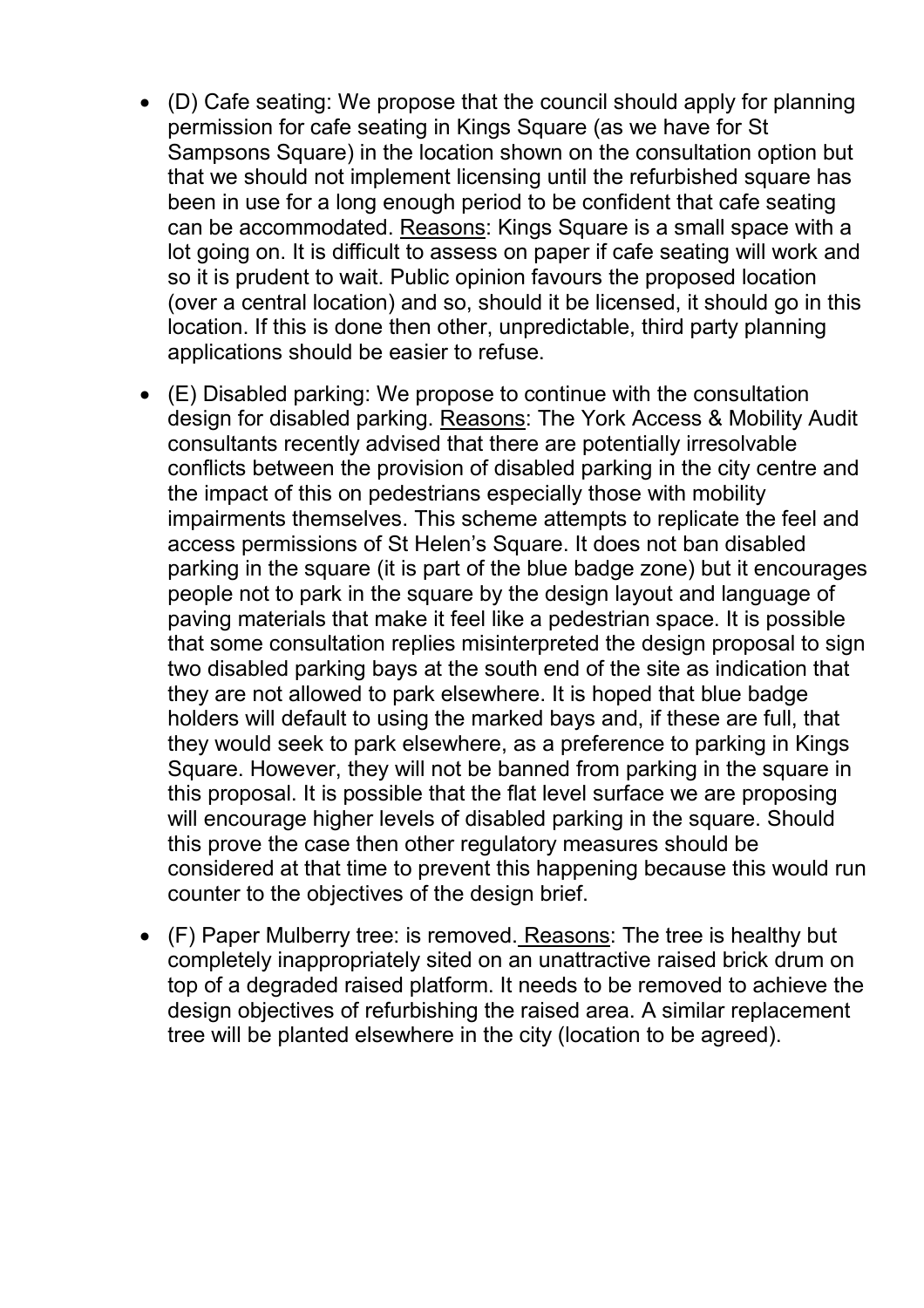# **The Council Plan**

- 14. The project supports Council Plan priorities for creating Jobs, Growing the Economy and supporting Ambition 4 in the York Economic Strategy, that of a world class place.
- 15. The project carries out the Cabinet agreed Reinvigorate York objectives of an improvement project for Kings Square

#### **Implications**

# **Financial**

16. This project will be funded out of the Cabinet agreed Reinvigorate York programme budget. There are therefore no additional financial implications of this paper.

#### **Human Resources (HR)**

17. There are no HR implications.

# **Equalities**

- 18. Specialist access consultant- Centre for Accessible Environments, produced a City Centre Access & Mobility Audit and summary recommendations document. This design proposal is based on the principles of their recommendations.
- 19. An initial risk assessment meeting has been held to develop a design strategy to achieve improvements for the visually impaired.
- 20. Communities of Interest have been encouraged to participate in the public consultation. The most affected group will be the visually impaired and the design team met a member of York Blind and Partially Sighted Society (YPPSS) and received positive feedback on the design proposals.

#### **Legal**

21. Refer to "Property"

# **Crime and Disorder**

22. The proposals will create improvements to the appearance and function of Kings Square. This will encourage less anti social behaviour. Improvements to lighting will also have a significant positive impact in the use of the space when it is dark.

# **Information Technology (IT)**

23. There are no legal implications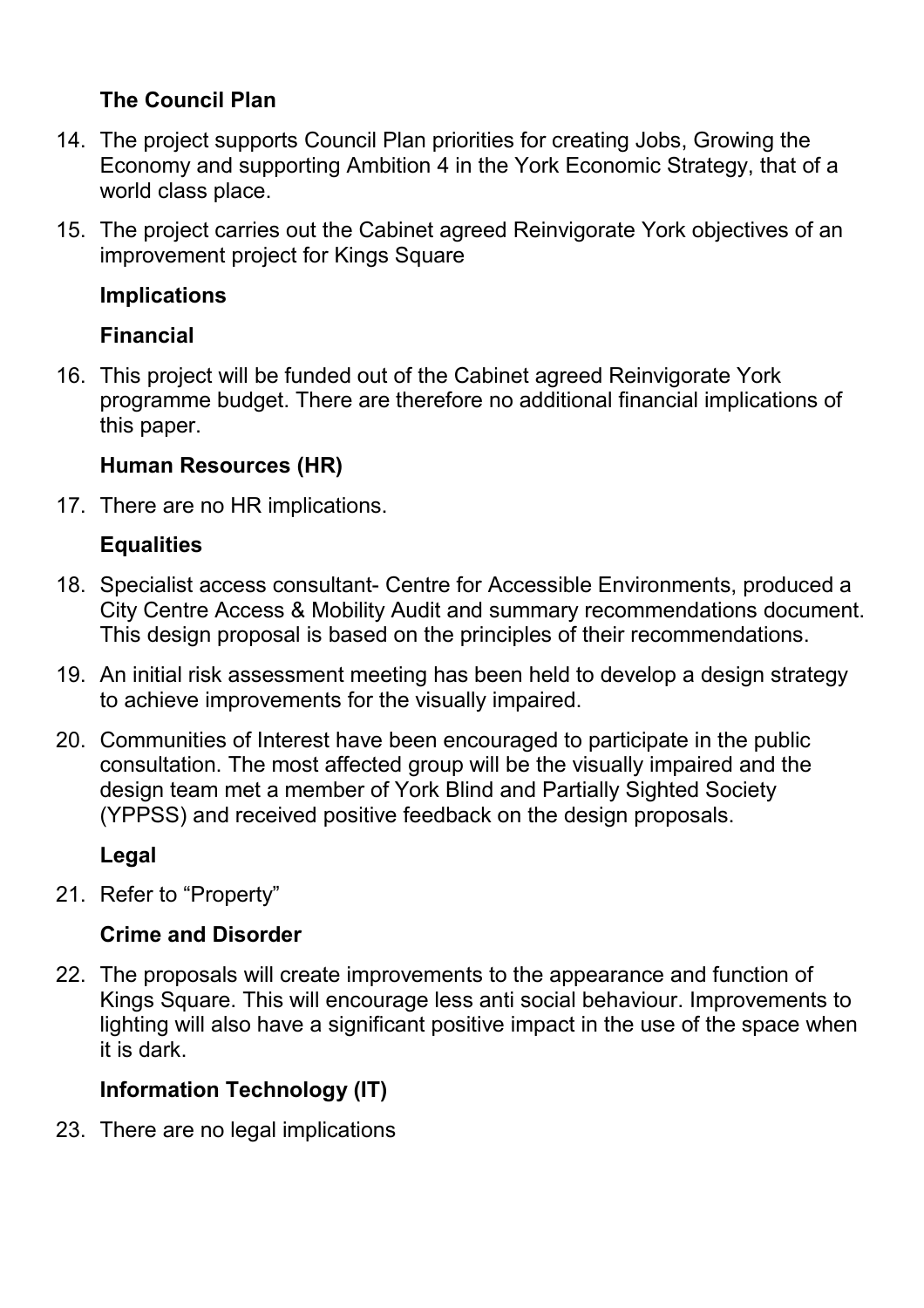# **Property**

- 24. Part of the site was formerly occupied by a church and graveyard. Records indicate that the Church of England still maintains legal title of part of the site and through this technically exercises control of these parts through its legal process called the "Consolatory Court". The current agreed use of the site dates back to a 1936 "faculty agreement" issued by this court to the (then) Corporation of the City of York.
- 25. The design team are in discussions with the Diocese of York (DOY) concerning potential restrictions. A meeting with the DOY is scheduled for 15<sup>th</sup> March.

#### **Risk Management**

- 26. The main project risks were identified in the Project Initiation Document (PID) at an early design stage.
- 27. Measured in terms of impact and likelihood, the residual risk score all risks has been assessed at less than 16, This means that at this point the risks need only to be monitored as they do not provide a real threat to the achievement of the objectives of this report.

#### **Recommendations**

- 28. Cabinet are asked to approve the preferred design Option 1 and a proposed allocated project budget of £490,000 out of the already agreed funds of the overall Reinvigorate York programme.
- 29. The reasons for this are:
	- The benefits of the design are described in paragraph 11
	- To carry out an agreed improvement project.
	- To ensure adequate budget is allocated to this project and remains for other projects.
	- To avoid delay and potential risk of not completing the Reinvigorate York programme.